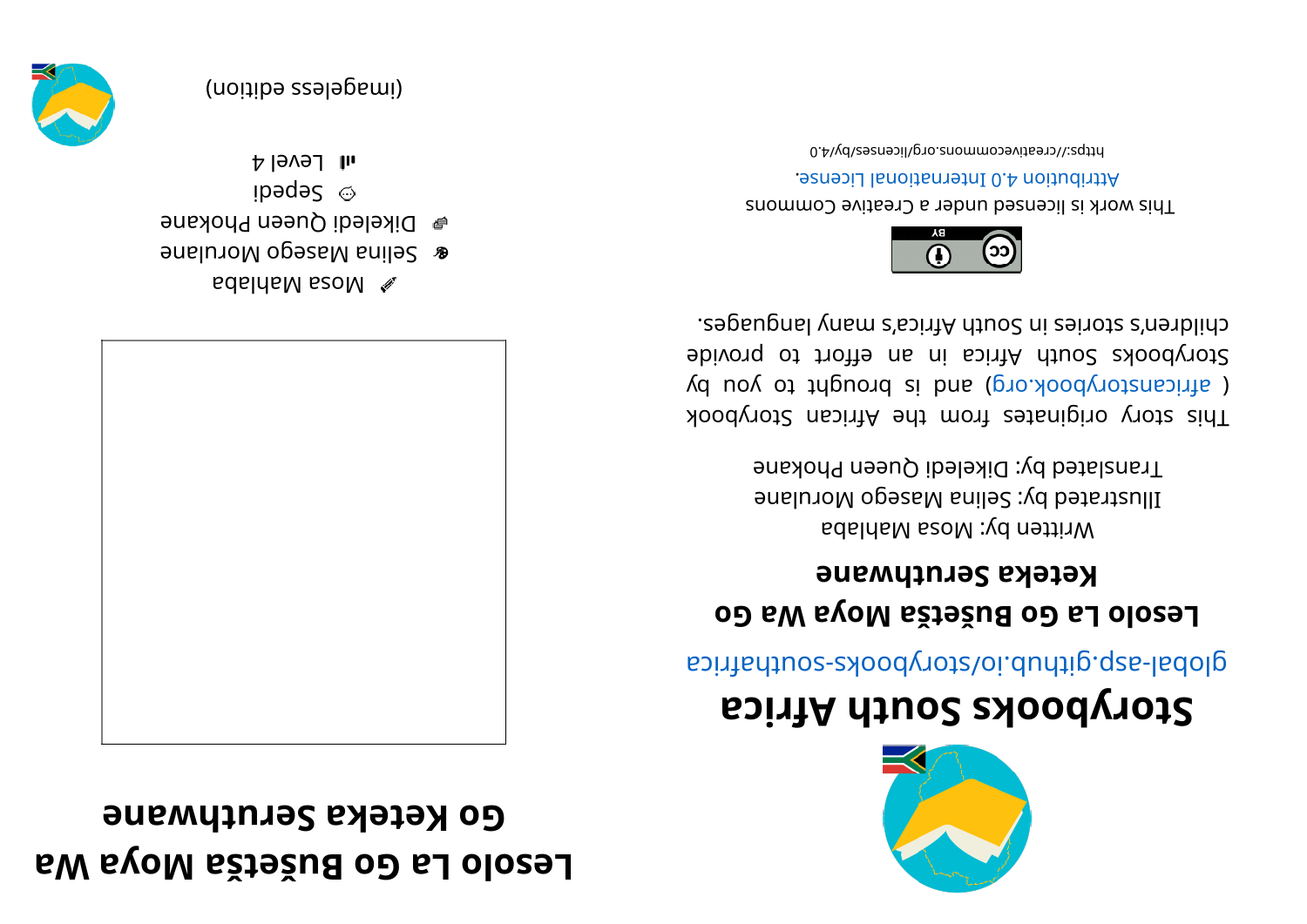

Phefo ya marega e fetile. Seruthwane se be se kokota motseng wa boNkanyezi. Go se go ye kae badudi ba tla be ba kgobokana e le ge ba keteka sehla se seswa. Nkanyezi o be a letetše go keteka mokete wa Seruthwane ka tetelo ye kgolo go feta mekete ye mengwe ya mo ngwageng.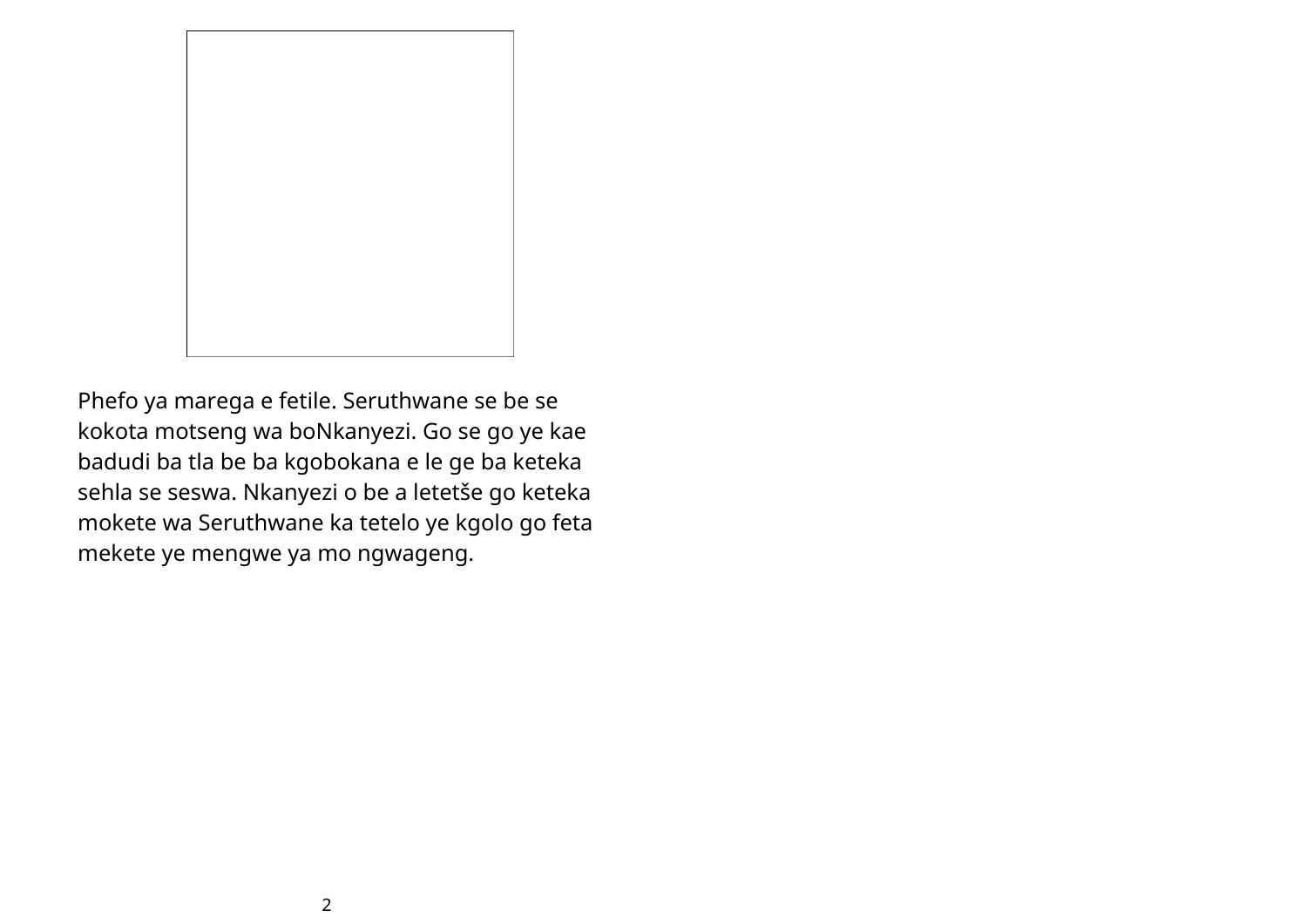

Mosoud wo mongwe wa porutho, Nkanyeri o ile a kwa baetapele ba babedi ba motse ba bolela ka mokete. "Batho ba Ndlovu ba lahlegetšwe ke myya wa go keteka," yo mongwe wa bona a realo. "Na re ka keteka bjang Seruthwane mo motseng woo badudi ba wona ba lebetšego gore go ketekwa bjang?" yo mongwe a botšiša.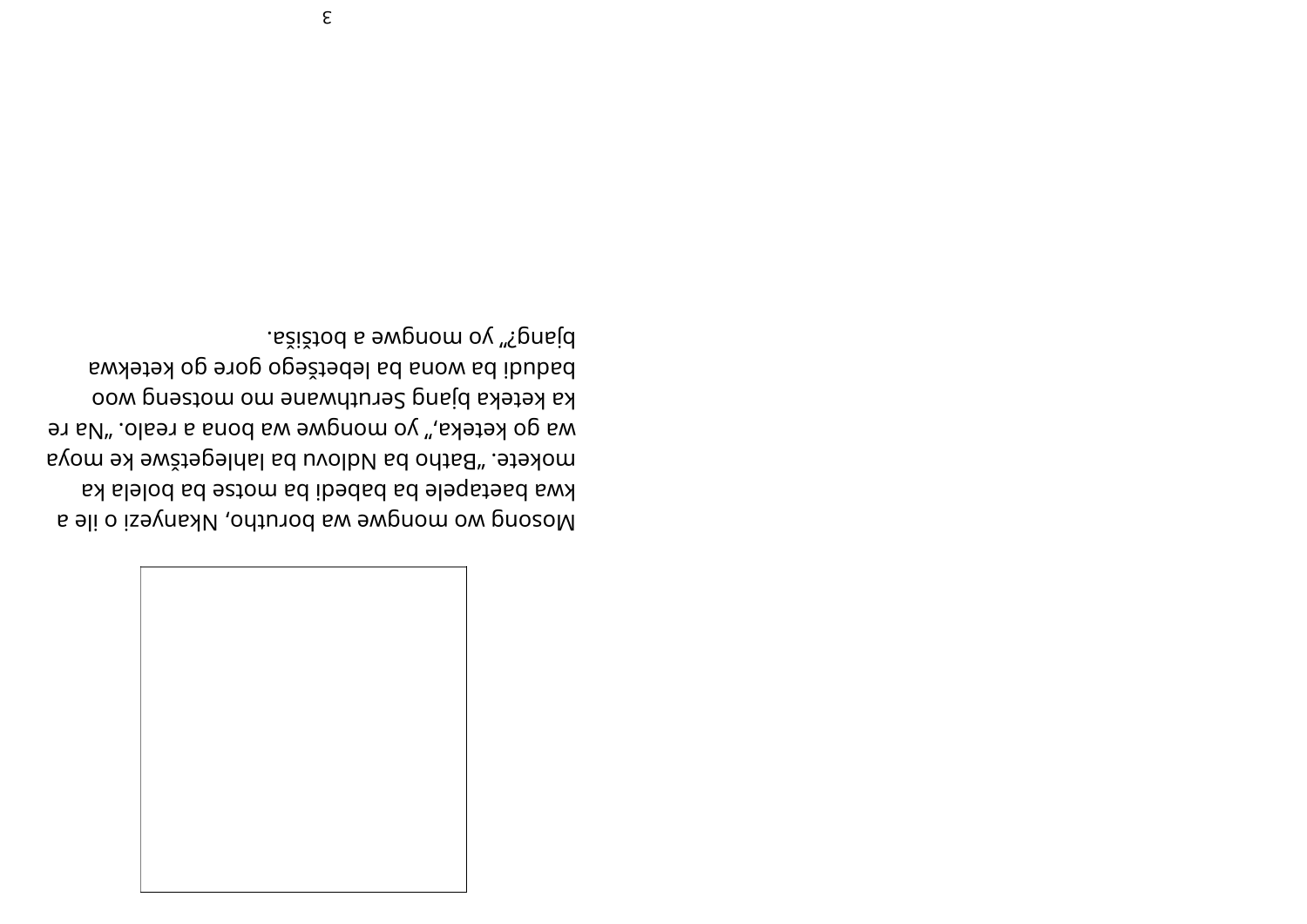

Nkanyezi o be a belaela. "Na ngwedi o tla apogelwa ke maru neng ge e se fela gore re itsotsorope?" a ipotšiša potšišo yeo. Nkanyezi a gopola ka seo nako ye telele. "Ke swanetše go hwetša seo se re lahlegetšego, " a akanya ka go realo. "Ke swanetše go yo nyaka dilo tšeo di tla bušetšago moya wa go keteka mo motseng wa gešo."

Ge a fihla gae, badudi ba be ba mo kgobokanetše ba nyaka go kwa tša leeto la gagwe. O ile a ba hlalošetša dinonwane tša dilo tšeo a di bonego, a di kwilego le tšeo a di jelego. O ile a bula mokotla wa gagwe gore a kgone go abelana ka dimpho tšeo a tšwago le tšona. Badudi ba ile ba thabela go amogela dimpho tšeo tša matsaka. Mabobo a ba bangwe le tlhohleletšo ya Nkanyezi di tlišitše mmala, koša le mmino go batho. Ka go realo, moya wa go keteka o ile wa tsošološwa motseng wa Ndlovu.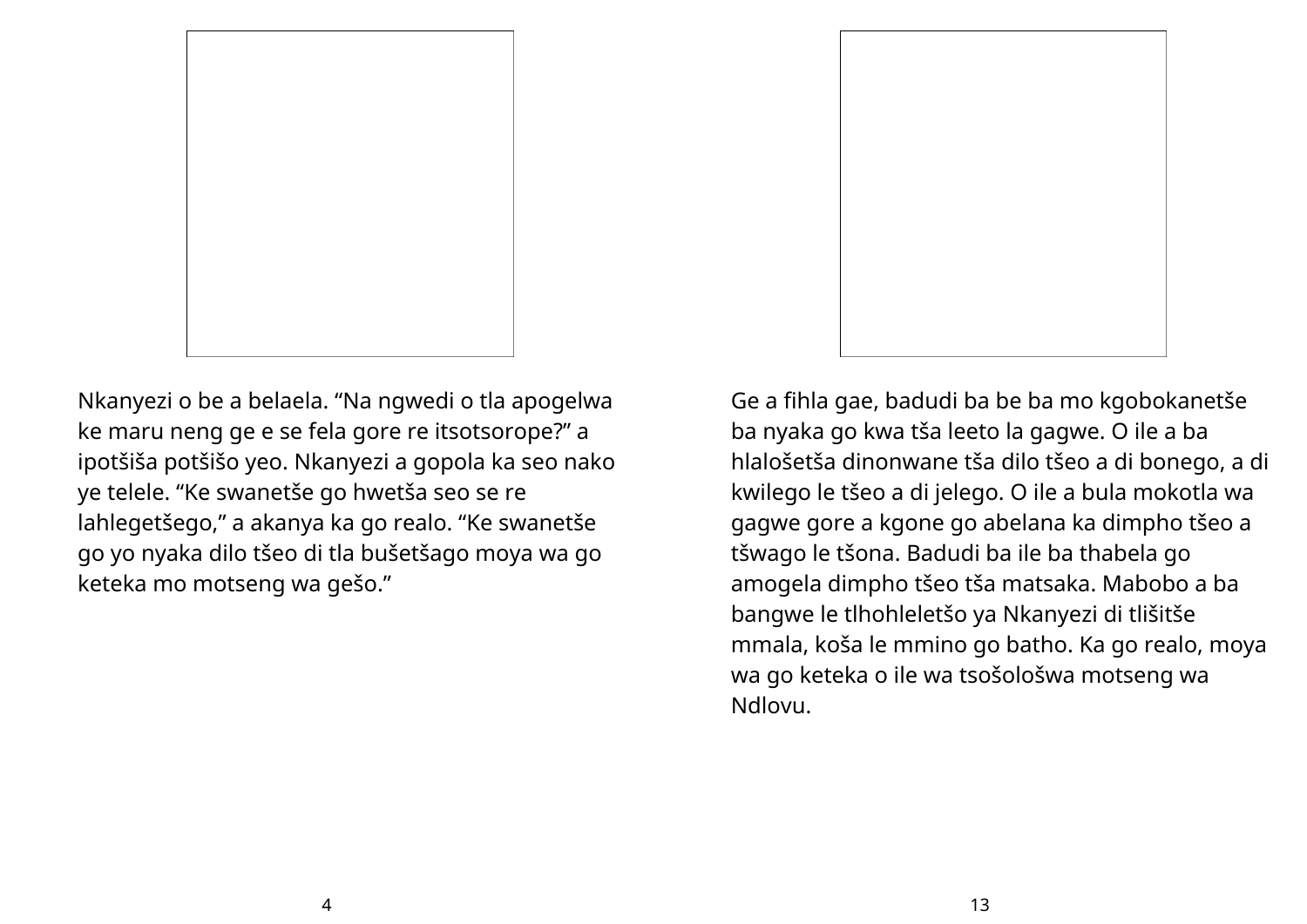

Band ašt oštstogenštib st om sd eli sd ologsd sa leetong la gagwe. Ba ile ba mo ta mokotla wa go rwala dilo tšeo a ka di bwetšago. Nkanyezi o be a tšhogile efela o be a na le tshepo ya gore o tla . al el ew ž

Letšatši le le latelago, lekgotla la go apea le ile la mo utollela sephiri sa senoki seo sa go tiliša tatso ye ax" ,olsəາ ad ",snəາ sw ibəwາoM" .smsn sv ətsnom <sup>a</sup> waj alt ab oht ab er og aši pehst og er , ešti koni d ". esodib ešt ojib s $\gamma$  ondm st op eR lagel apanam matematura matem matem matem matem matem matem matem matem m slenšt a emmog ologad ad agodel a eli o izeynak I dinoki ka mokotleng wa gagwe. O be a tseba gore o s olofolofism s a olofolofis ib a oešt eldošt er exerci og al el el esto la gagwe le letelele la go .uvolb*N* sw pnestom sleod

5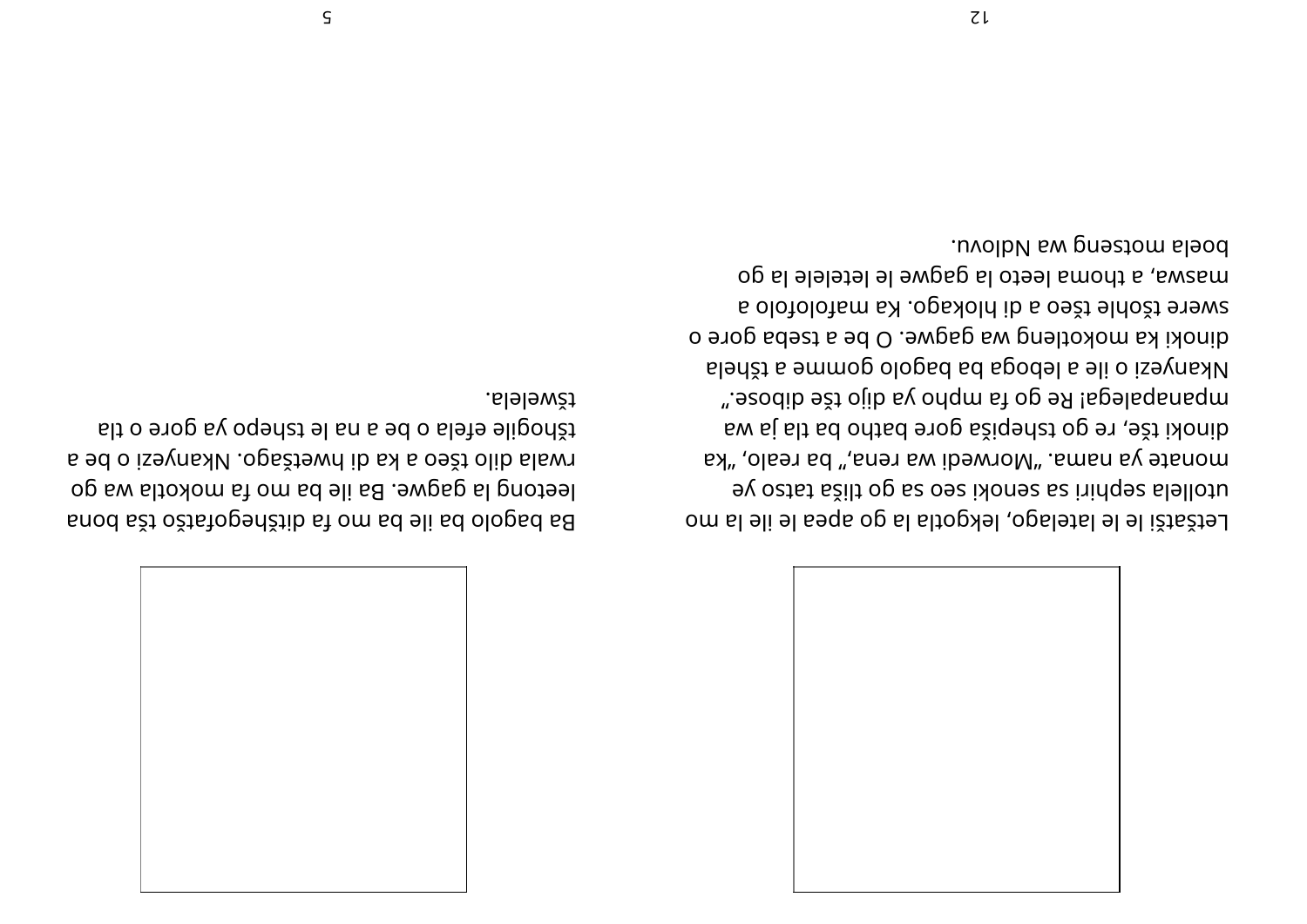

Nkanyezi o ile a sepela letšatši ka moka. O ile a namelela thabana, a ba a theogela moeding. A putla noka ye kgolo ka go thala, a ba a namela ka gare ga matlapa a go hlaba. O ile a matšha go putla melala go fihlela ge a fihla morithing wa dithaba tše khubedu.



Ka letšatši la boraro a le leetong, ge a feta tšhemo ya go ba le dikgomo tša go nona, nko ya gagwe ya thoma go hlohlona. Monkgo wo mongwe o be o tsikinya dihlaa tša gagwe gomme molomo wa gagwe wa thoma go rothiša mare. O ile a latelela monkgo woo gomme a fihla motseng wo mongwe fao a hweditšego batho ba emeleditše dipitša tšeo di bego di apeile dinama. Setšhaba se se be se tsebega ka mekete ya sona. Nkanyezi ga se a ka a leka ditatso tša dinama tšeo tša bona. Morago ga go ja sesola sa gagwe, o ile a hlalošetša ba bagolo ba motse mabapi le leeto la gagwe la go bušetša moya wa go keteka go batho ba gabo.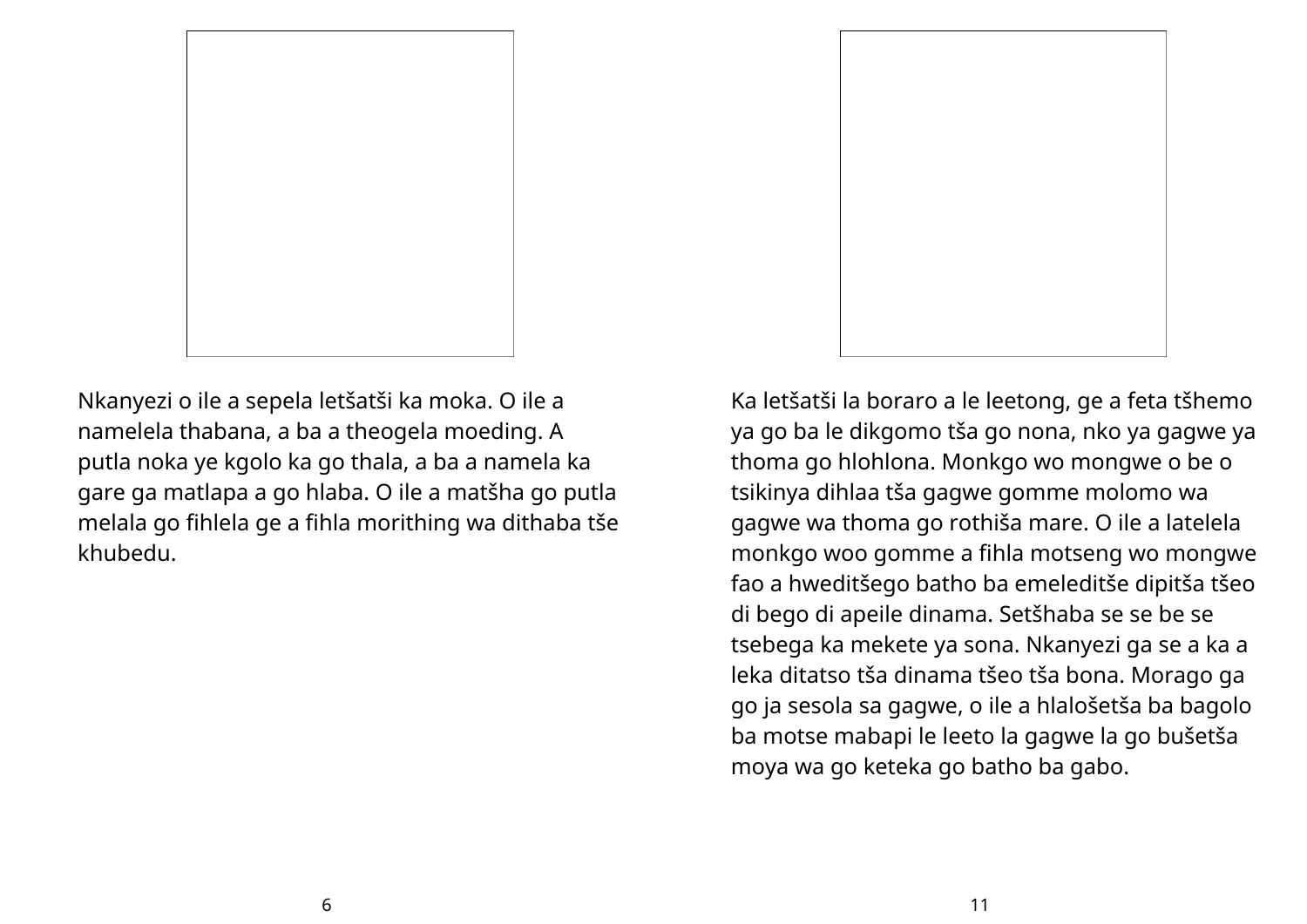## le go pina.

kgoši o ile a bitša Nkanyezi e sa le mesong. op sw ow sqoาom səži" 'olsəາ s "'sas'snawpV" ikgetha. Moropa wo o ntšha koša ye mpsha nako ye ngwe le ye nngwe ge o o letša." Nkanyezi a leboga ak al ehšt o a aporom sežt a emmog ologad ad eleq wa gagwe. Morago ga moo a tšwela pele ka leeto la gagwe, a thabistiswe ke mpho ya mmino



Ge leswiswi le thoma go swara, Akanyezi o ile a fihla motseng wa go ba le gipaterone le mepalabala yeo aj b edo no pous el euro en poblego de poblego e gagwe. O ile a hlalošetša baetapele ba motse ka leeto la gagwe la go bušetša moya wa go keteka go at a eli o , es adañas oga m $M$  . odag ad ontad ka ", en og anastesom ežtibod O .onqm iseynak M lerato, re go fa pente ye gore o tsošološe mmala motseng wa geno woo o fetogilego lerotho." <sup>a</sup> <sup>e</sup> mmog ol ogab ab oht ab agobel <sup>a</sup> eli oi zeynak N tšhela pente ka mokotleng wa gagwe. Ge letšatši le biaba Mkanyezi o ile a tsogelela tsela, a thabetše . al ammay eo ay and an and must and must an